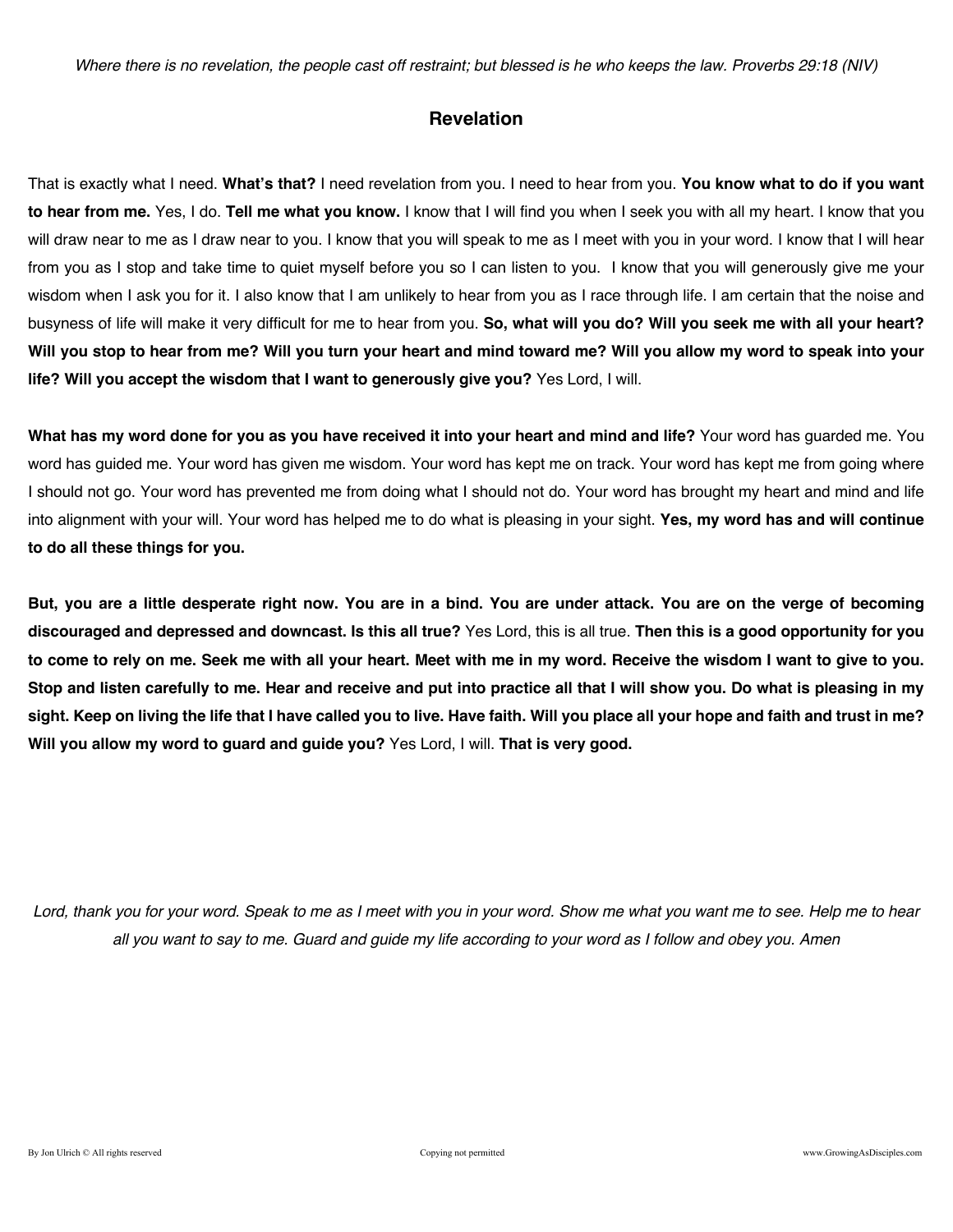| <b>Blessing</b>                                                                                      | No Revelation                                                                                                                                                                                                            | <b>Blessing</b>                                                                                           | <b>No Prophetic Vision</b>                                                                                                                                    |
|------------------------------------------------------------------------------------------------------|--------------------------------------------------------------------------------------------------------------------------------------------------------------------------------------------------------------------------|-----------------------------------------------------------------------------------------------------------|---------------------------------------------------------------------------------------------------------------------------------------------------------------|
| Where there is no revelation, the people cast off<br>restraint; but blessed is he who keeps the law. |                                                                                                                                                                                                                          | Where there is no prophetic vision the people cast<br>off restraint, but blessed is he who keeps the law. |                                                                                                                                                               |
| <b>NIV</b>                                                                                           | Psalm 29:18                                                                                                                                                                                                              | <b>ESV</b>                                                                                                | Psalm 29:18                                                                                                                                                   |
| <b>Blessing</b>                                                                                      | <b>Not Accept Divine Guidance</b>                                                                                                                                                                                        | <b>Blessing</b>                                                                                           | <b>No Revelation</b>                                                                                                                                          |
| When people do not accept divine guidance, they<br>run wild. But whoever obeys the law is joyful.    |                                                                                                                                                                                                                          | Where there is no revelation, the people cast off<br>restraint; But happy is he who keeps the law.        |                                                                                                                                                               |
| <b>NLT</b>                                                                                           | Psalm 29:18                                                                                                                                                                                                              | <b>NKJV</b>                                                                                               | Psalm 29:18                                                                                                                                                   |
| <b>Blessing</b>                                                                                      | No Prophecy                                                                                                                                                                                                              | <b>Blessing</b>                                                                                           | Can't See What God Is Doing                                                                                                                                   |
| <b>NRSV</b>                                                                                          | Where there is no prophecy, the people cast off<br>restraint, but happy are those who keep the law.<br>Psalm 29:18                                                                                                       | <b>MSG</b>                                                                                                | If people can't see what God is doing, they stumble<br>all over themselves; But when they attend to what<br>he reveals, they are most blessed.<br>Psalm 29:18 |
| <b>Blessing</b>                                                                                      | No Vision                                                                                                                                                                                                                | <b>Blessing</b>                                                                                           | Ignorance Of God                                                                                                                                              |
| (happy, fortunate, and enviable) is he.<br><b>AMP</b>                                                | Where there is no vision [no redemptive revelation<br>of God], the people perish; but he who keeps the<br>law [of God, which includes that of man]-blessed<br>Psalm 29:18                                                | and keep his laws.<br><b>TLB</b>                                                                          | Where there is ignorance of God, crime runs wild;<br>but what a wonderful thing it is for a nation to know<br>Psalm 29:18                                     |
| <b>Blessing</b>                                                                                      | No Vision                                                                                                                                                                                                                | <b>Blessing</b>                                                                                           | No Word From God                                                                                                                                              |
|                                                                                                      | Where there is no vision, the people are<br>Where there is no word from God, people are<br>unrestrained, But happy is he who keeps the law.<br>uncontrolled, but those who obey what they have<br>been taught are happy. |                                                                                                           |                                                                                                                                                               |
| <b>NASB</b>                                                                                          | Psalm 29:18                                                                                                                                                                                                              | <b>NCV</b>                                                                                                | Psalm 29:18                                                                                                                                                   |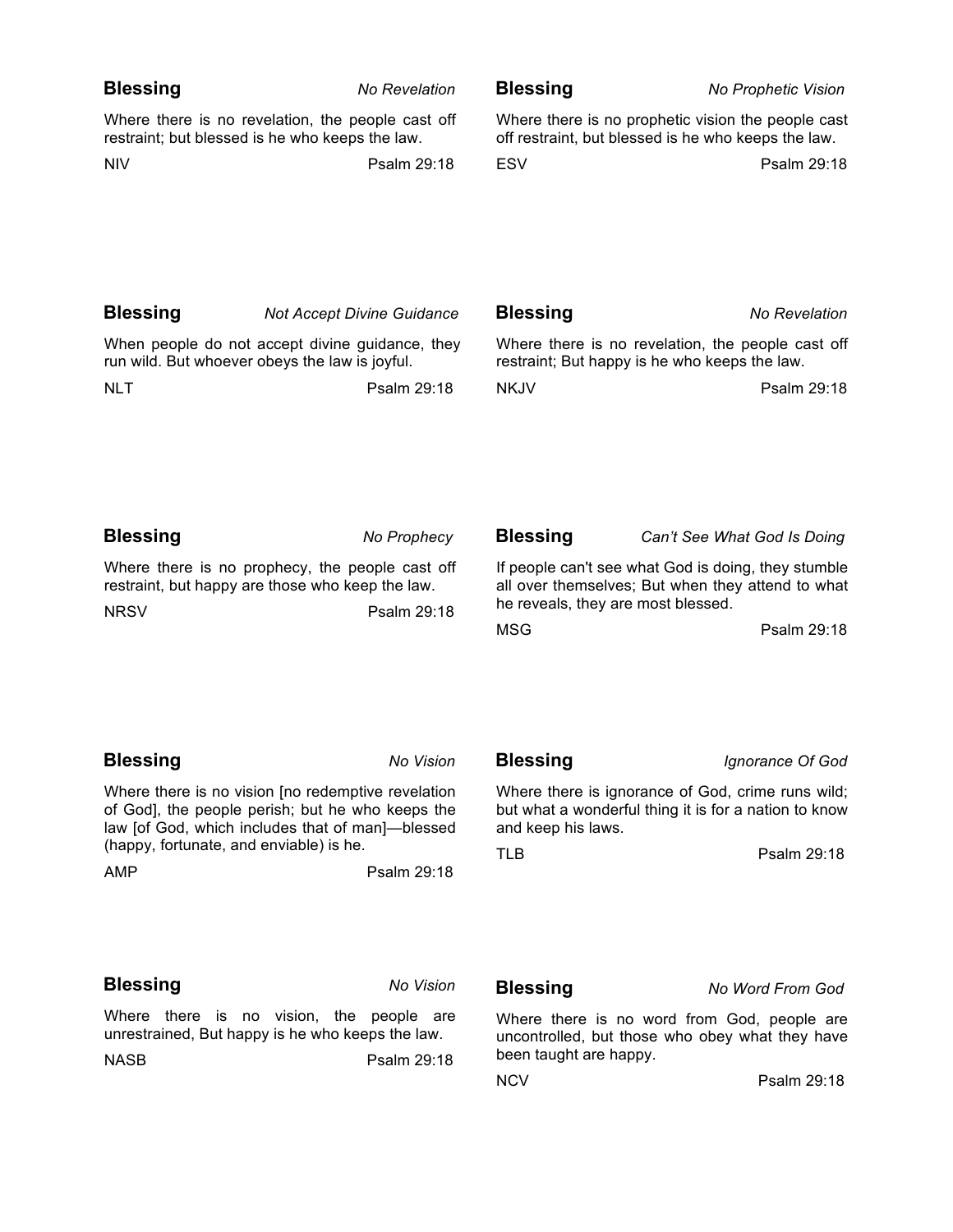**Blessing** – Proverbs 29:18 **In Context:** *Read Proverbs 29*

# **Begin With Prayer:** *Here I am Lord. I Am Listening.*

# **Meditating On God's Word:** *(What is God speaking to your heart?)*

Where there is no revelation, the people cast off restraint; but blessed is he who keeps the law. Proverbs 29:18 (NIV)

### **Considering The Words***: (What words speak to your heart?)*

Where | there is | no revelation, | the people | cast off | restraint; | but blessed | is he | who keeps | the law. Proverbs 29:18 (NIV) \_\_\_\_\_\_\_\_\_\_\_\_\_\_\_\_\_\_\_\_\_\_\_\_\_\_\_\_\_\_\_\_\_\_\_\_\_\_\_\_\_\_\_\_\_\_\_\_\_\_\_\_\_\_\_\_\_\_\_\_\_\_\_\_\_\_\_\_\_\_\_

\_\_\_\_\_\_\_\_\_\_\_\_\_\_\_\_\_\_\_\_\_\_\_\_\_\_\_\_\_\_\_\_\_\_\_\_\_\_\_\_\_\_\_\_\_\_\_\_\_\_\_\_\_\_\_\_\_\_\_\_\_\_\_\_\_\_\_\_\_\_\_

### **Praying The Scripture:** *(What prayer from your heart will you write?)*

Lord, thank you for your word. Speak to me as I meet with you in your word. Show me what you want me to see. Help me to hear all you want to say to me. Guard and guide my life according to your word as I follow and obey you. Amen

\_\_\_\_\_\_\_\_\_\_\_\_\_\_\_\_\_\_\_\_\_\_\_\_\_\_\_\_\_\_\_\_\_\_\_\_\_\_\_\_\_\_\_\_\_\_\_\_\_\_\_\_\_\_\_\_\_\_\_\_\_\_\_\_\_\_\_\_\_\_\_ \_\_\_\_\_\_\_\_\_\_\_\_\_\_\_\_\_\_\_\_\_\_\_\_\_\_\_\_\_\_\_\_\_\_\_\_\_\_\_\_\_\_\_\_\_\_\_\_\_\_\_\_\_\_\_\_\_\_\_\_\_\_\_\_\_\_\_\_\_\_\_

### **What It Means:** *(What questions speak to your heart?) (Suggested questions for small group discussion are in bold)*

\_\_\_\_\_\_\_\_\_\_\_\_\_\_\_\_\_\_\_\_\_\_\_\_\_\_\_\_\_\_\_\_\_\_\_\_\_\_\_\_\_\_\_\_\_\_\_\_\_\_\_\_\_\_\_\_\_\_\_\_\_\_\_\_\_\_\_\_\_\_\_ \_\_\_\_\_\_\_\_\_\_\_\_\_\_\_\_\_\_\_\_\_\_\_\_\_\_\_\_\_\_\_\_\_\_\_\_\_\_\_\_\_\_\_\_\_\_\_\_\_\_\_\_\_\_\_\_\_\_\_\_\_\_\_\_\_\_\_\_\_\_\_ \_\_\_\_\_\_\_\_\_\_\_\_\_\_\_\_\_\_\_\_\_\_\_\_\_\_\_\_\_\_\_\_\_\_\_\_\_\_\_\_\_\_\_\_\_\_\_\_\_\_\_\_\_\_\_\_\_\_\_\_\_\_\_\_\_\_\_\_\_\_\_ \_\_\_\_\_\_\_\_\_\_\_\_\_\_\_\_\_\_\_\_\_\_\_\_\_\_\_\_\_\_\_\_\_\_\_\_\_\_\_\_\_\_\_\_\_\_\_\_\_\_\_\_\_\_\_\_\_\_\_\_\_\_\_\_\_\_\_\_\_\_\_

When do you meet with God in His word so that you can hear from Him?

How has God's word guided the direction and course of your life? **How has God's word provided boundaries that have guarded and protected your life? How has God's word given you strength to obey Him instead of casting off all restraint?**

How has God's word shown you the purposes and plans He has for your life?

**How has your life been blessed as you have obeyed God and lived according to His word?** How is God's word changing your heart and transforming your mind?

### **Living It Out:** *(What action step is God guiding your heart to take?)*

Meet with God in His word so you can hear all that He wants to say to you and see all that He wants to show you.

\_\_\_\_\_\_\_\_\_\_\_\_\_\_\_\_\_\_\_\_\_\_\_\_\_\_\_\_\_\_\_\_\_\_\_\_\_\_\_\_\_\_\_\_\_\_\_\_\_\_\_\_\_\_\_\_\_\_\_\_\_\_\_\_\_\_\_\_\_\_\_ \_\_\_\_\_\_\_\_\_\_\_\_\_\_\_\_\_\_\_\_\_\_\_\_\_\_\_\_\_\_\_\_\_\_\_\_\_\_\_\_\_\_\_\_\_\_\_\_\_\_\_\_\_\_\_\_\_\_\_\_\_\_\_\_\_\_\_\_\_\_\_

\_\_\_\_\_\_\_\_\_\_\_\_\_\_\_\_\_\_\_\_\_\_\_\_\_\_\_\_\_\_\_\_\_\_\_\_\_\_\_\_\_\_\_\_\_\_\_\_\_\_\_\_\_\_\_\_\_\_\_\_\_\_\_\_\_\_\_\_\_\_\_

\_\_\_\_\_\_\_\_\_\_\_\_\_\_\_\_\_\_\_\_\_\_\_\_\_\_\_\_\_\_\_\_\_\_\_\_\_\_\_\_\_\_\_\_\_\_\_\_\_\_\_\_\_\_\_\_\_\_\_\_\_\_\_\_\_\_\_\_\_\_\_

### **Seeing It Happen:** *(What are you trusting God for in your heart?)*

Have faith that God will reveal His purposes and plans for your life when you meet with Him in His word.

### **Get Ready To Share:** *(What can you share with others from your heart?)*

Share with another person or your small group how your life has been guarded and guided by God's word.

### **Close With Prayer:** *Quiet Yourself Before The Lord*

*Pause And Offer Prayers Of… With An Attitude Of Faith Listen To What The Lord Wants To Say To You*

Adoration… \_\_\_\_\_\_\_\_\_\_\_\_\_\_\_\_\_\_\_\_\_\_\_\_\_\_\_\_\_\_\_\_\_\_\_\_\_\_\_\_\_\_\_\_\_\_\_\_\_\_\_\_\_\_\_\_\_\_\_\_\_\_\_\_\_\_\_\_\_\_\_\_\_\_\_\_\_\_\_ Thanksgiving... Confession... \_\_\_\_\_\_\_\_\_\_\_\_\_\_\_\_\_\_\_\_\_\_\_\_\_\_\_\_\_\_\_\_\_\_\_\_\_\_\_\_\_\_\_\_\_\_\_\_\_\_\_\_\_\_\_\_\_\_\_\_\_\_\_\_\_\_\_\_\_\_\_\_\_\_\_\_\_\_\_ Intercession... \_\_\_\_\_\_\_\_\_\_\_\_\_\_\_\_\_\_\_\_\_\_\_\_\_\_\_\_\_\_\_\_\_\_\_\_\_\_\_\_\_\_\_\_\_\_\_\_\_\_\_\_\_\_\_\_\_\_\_\_\_\_\_\_\_\_\_\_\_\_\_\_\_\_\_\_\_\_\_ Petition… \_\_\_\_\_\_\_\_\_\_\_\_\_\_\_\_\_\_\_\_\_\_\_\_\_\_\_\_\_\_\_\_\_\_\_\_\_\_\_\_\_\_\_\_\_\_\_\_\_\_\_\_\_\_\_\_\_\_\_\_\_\_\_\_\_\_\_\_\_\_\_\_\_\_\_\_\_\_\_

By Jon Ulrich © All rights reserved examples are compared copying not permitted www.GrowingAsDisciples.com

### \_\_\_\_\_\_\_\_\_\_\_\_\_\_\_\_\_\_\_\_\_\_\_\_\_\_\_\_\_\_\_\_\_\_\_\_\_\_\_\_\_\_\_\_\_\_\_\_\_\_\_\_\_\_\_\_\_\_\_\_\_\_\_\_\_\_\_\_\_\_\_ \_\_\_\_\_\_\_\_\_\_\_\_\_\_\_\_\_\_\_\_\_\_\_\_\_\_\_\_\_\_\_\_\_\_\_\_\_\_\_\_\_\_\_\_\_\_\_\_\_\_\_\_\_\_\_\_\_\_\_\_\_\_\_\_\_\_\_\_\_\_\_ \_\_\_\_\_\_\_\_\_\_\_\_\_\_\_\_\_\_\_\_\_\_\_\_\_\_\_\_\_\_\_\_\_\_\_\_\_\_\_\_\_\_\_\_\_\_\_\_\_\_\_\_\_\_\_\_\_\_\_\_\_\_\_\_\_\_\_\_\_\_\_ \_\_\_\_\_\_\_\_\_\_\_\_\_\_\_\_\_\_\_\_\_\_\_\_\_\_\_\_\_\_\_\_\_\_\_\_\_\_\_\_\_\_\_\_\_\_\_\_\_\_\_\_\_\_\_\_\_\_\_\_\_\_\_\_\_\_\_\_\_\_\_ \_\_\_\_\_\_\_\_\_\_\_\_\_\_\_\_\_\_\_\_\_\_\_\_\_\_\_\_\_\_\_\_\_\_\_\_\_\_\_\_\_\_\_\_\_\_\_\_\_\_\_\_\_\_\_\_\_\_\_\_\_\_\_\_\_\_\_\_\_\_\_ \_\_\_\_\_\_\_\_\_\_\_\_\_\_\_\_\_\_\_\_\_\_\_\_\_\_\_\_\_\_\_\_\_\_\_\_\_\_\_\_\_\_\_\_\_\_\_\_\_\_\_\_\_\_\_\_\_\_\_\_\_\_\_\_\_\_\_\_\_\_\_

# \_\_\_\_\_\_\_\_\_\_\_\_\_\_\_\_\_\_\_\_\_\_\_\_\_\_\_\_\_\_\_\_\_\_\_\_\_\_\_\_\_\_\_\_\_\_\_\_\_\_\_\_\_\_\_\_\_\_\_\_\_\_\_\_\_\_\_\_\_\_\_